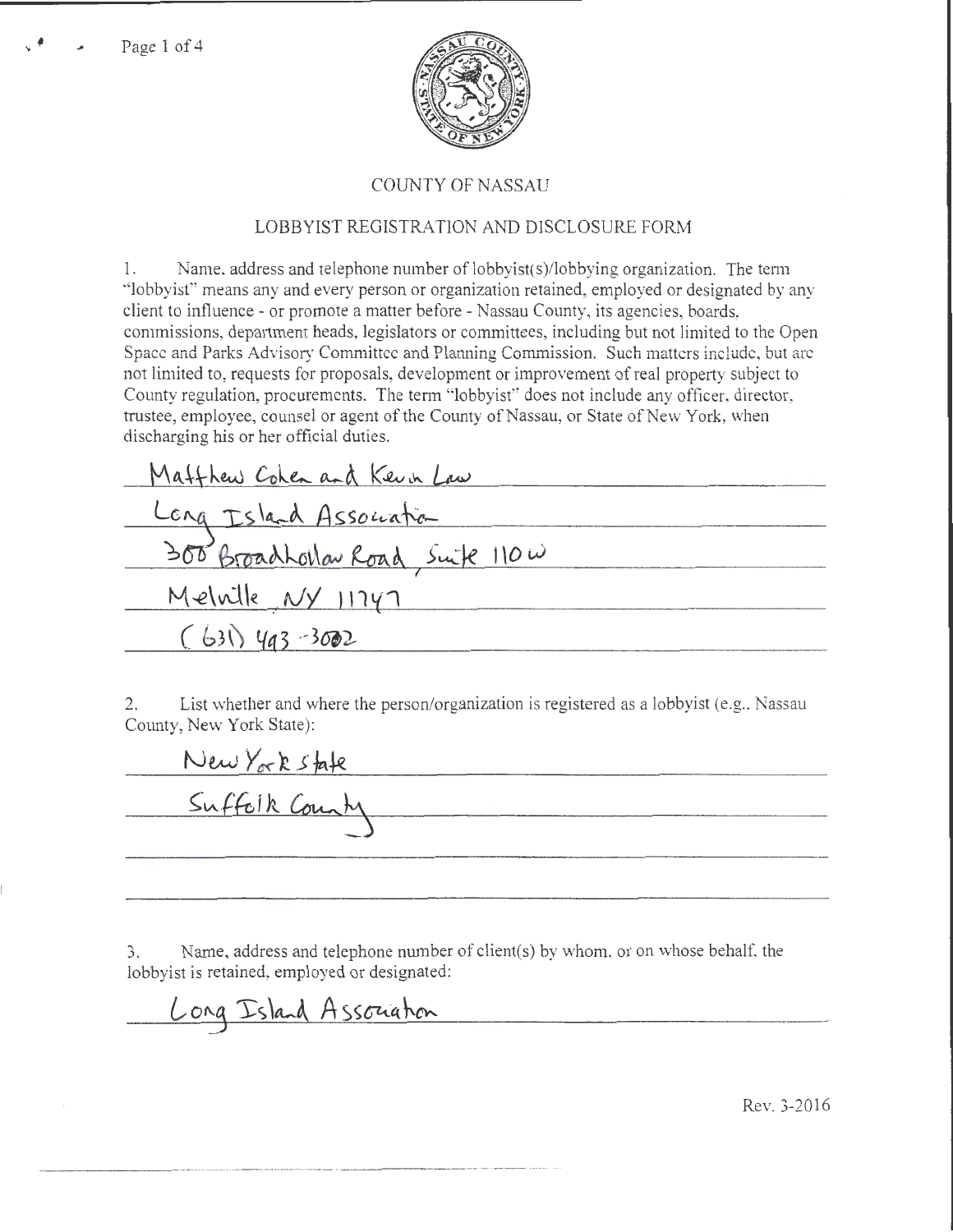Same address as above.

4. Describe lobbying activity conducted, or to be conducted, in Nassau County, and identify client(s) for each activity listed. **See page 4 for a complete description oflobbying activities.** 

for the Long Island Association (the client) Matthew Cohen and Kevil Law may submit letters, testimony and other write correspondente as well as engage in verbal regarding legislation rules regulations Communications other proposed Matters in and  $bu$ Nassan

5. The name of persons, organizations or governmental entities before whom the lobbyist expects to lobby:

Nassau Compy Gecutive Nassau Cerislature

Rev. 3-2016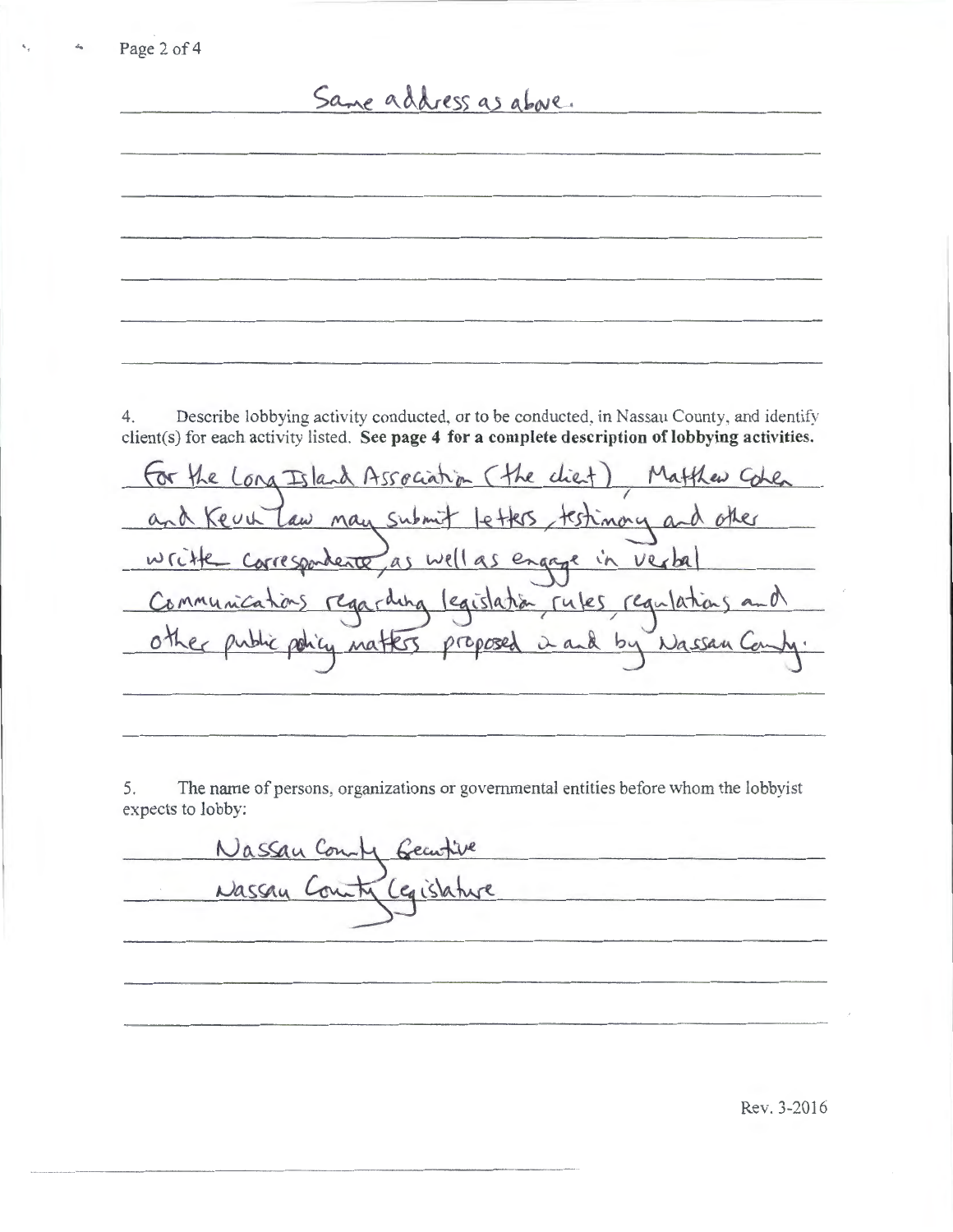,------------- - ----- - ---------- -

*tJo* 

6. If such lobbyist is retained or employed pursuant to a written agreement of retainer or employment, you must attach a copy of such document; and if agreement of retainer or employment is oral, attach a written statement of the substance thereof. If the written agreement of retainer or employment does not contain a signed authorization from the client by whom you have been authorized to lobby, separately attach such a written authorization from the client.

7. Within the previous year, has the lobbyist/lobbying organization or any of its corporate officers provided campaign contributions pursuant to the New York State Election Law to the campaign committees of any of the following Nassau County elected officials or to the campaign committees of any candidates for any of the following Nassau County elected oftices: the County Executive, the County Clerk, the Comptroller, the District Attorney, or any County Legislator? If yes, to what campaign committee? If none, you must so state:

|                                                                                                                                     |           | --------                                     |       |
|-------------------------------------------------------------------------------------------------------------------------------------|-----------|----------------------------------------------|-------|
|                                                                                                                                     |           |                                              |       |
| the contract of the contract of<br>ten Silvan van de Germanisation de Angleš (* Angleš programma van de Silvan van de Germanisation |           |                                              |       |
|                                                                                                                                     |           |                                              |       |
|                                                                                                                                     |           | the control of the control of the control of | _____ |
| The Committee of the Committee of the Committee                                                                                     |           |                                              |       |
|                                                                                                                                     | _________ |                                              |       |
|                                                                                                                                     |           |                                              |       |

I understand that copies of this form will be sent to the Nassau County Department of Information Technology ("IT") to be posted on the County's website.

1 also understand that upon termination of retainer, employment or designation 1 must give written notice to the County Attorney within thirty (30) days of termination.

VERIFICATION: The undersigned affirms and so swears that he/she has read and understood the foregoing statements and they are, to his/her knowledge, true and accurate.

The undersigned further certifies and affinns that the contribution(s) to the camoaign committees listed above were made freelv and without duress. threat or anv promise of a governmental benefit or in exchange for anv benefit or remuneration.

Dated:  $\frac{1}{1}$  /  $\frac{1}{2}$  Signed:

Matthew Cohen<br>Matthew Cohen<br>Vice Presided of Government Affairs

Print Name:

Title:

Rev. 3-2016